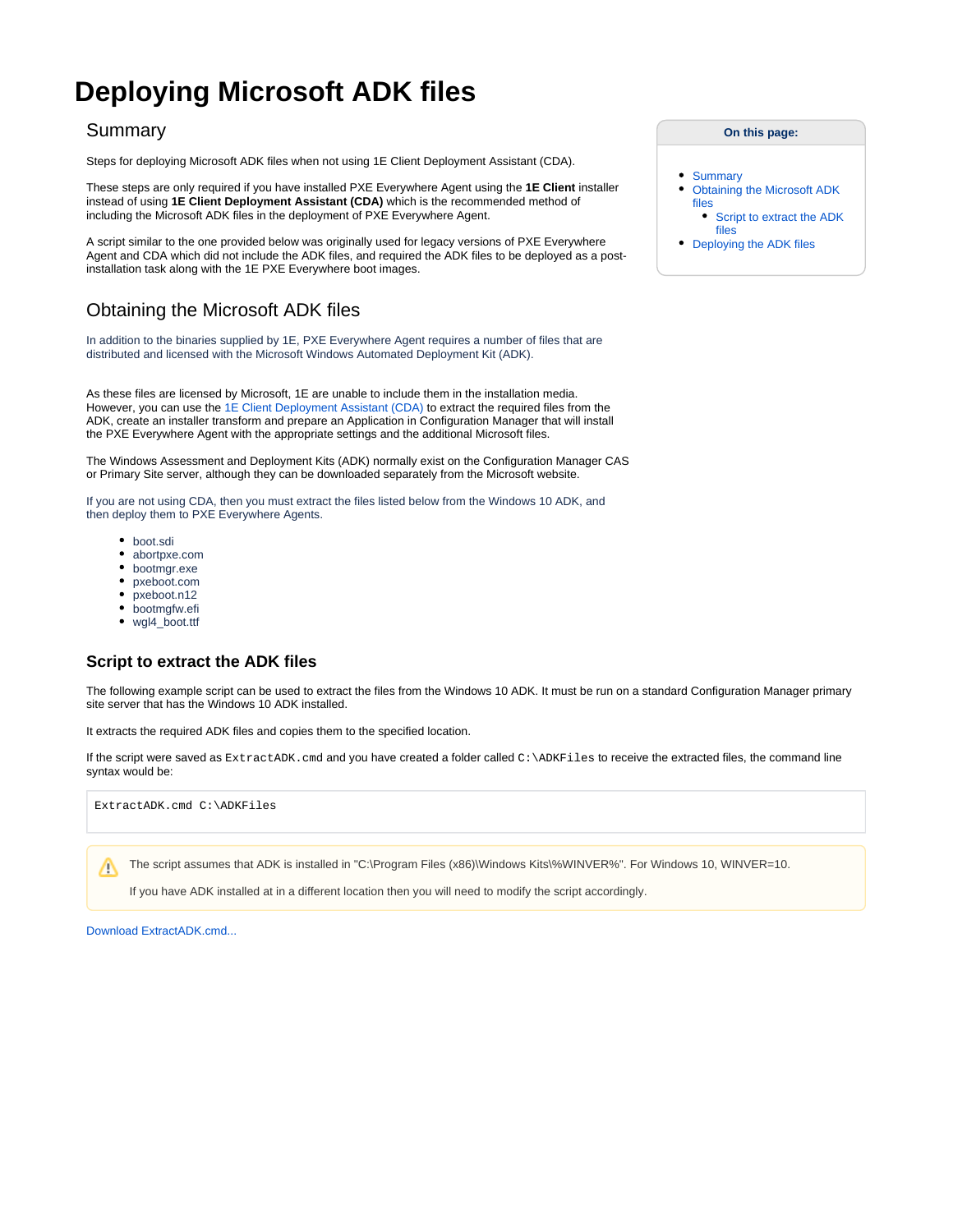#### **ExtractADK.cmd**

```
 @ECHO OFF
IF %1.==. GOTO :INPUTERROR
SET TARGETPATH=%~dpn1
SET WINVER=10
call "C:\Program Files (x86)\Windows Kits\%WINVER%\Assessment and Deployment Kit\Deployment 
Tools\DandISetEnv.bat"
imagex /unmount "%tmp%\winpe"
rd "%tmp%\winpe" /s /q
md "%tmp%\winpe"
md "%TARGETPATH%\Boot"
md "%TARGETPATH%\Boot\x86"
md "%TARGETPATH%\Boot\x64"
md "%TARGETPATH%\Boot\Fonts"
REM Extract x86 files
imagex /mount "c:\Program Files (x86)\Windows Kits\%WINVER%\Assessment and Deployment Kit\Windows 
Preinstallation Environment\x86\en-us\winpe.wim" 1 "%tmp%\winpe"
xcopy "C:\Program Files (x86)\Windows Kits\%WINVER%\Assessment and Deployment Kit\Windows Preinstallation 
Environment\x86\Media\Boot\boot.sdi" "%TARGETPATH%\" /y
xcopy "C:\Program Files (x86)\Windows Kits\%WINVER%\Assessment and Deployment Kit\Windows Preinstallation 
Environment\x86\Media\Boot\Fonts\wgl4_boot.ttf" "%TARGETPATH%\Boot\Fonts\" /y
xcopy "%tmp%\winpe\Windows\Boot\PXE\abortpxe.com" "%TARGETPATH%\Boot\x86\" /y
xcopy "%tmp%\winpe\Windows\Boot\PXE\bootmgr.exe" "%TARGETPATH%\Boot\x86\" /y
xcopy "%tmp%\winpe\Windows\Boot\PXE\pxeboot.com" "%TARGETPATH%\Boot\x86\" /y
xcopy "%tmp%\winpe\Windows\Boot\PXE\pxeboot.n12" "%TARGETPATH%\Boot\x86\" /y
xcopy "%tmp%\winpe\Windows\Boot\EFI\bootmgfw.efi" "%TARGETPATH%\Boot\x86\" /y
imagex /unmount "%tmp%\winpe"
REM Extract x64 files
imagex /mount "c:\Program Files (x86)\Windows Kits\%WINVER%\Assessment and Deployment Kit\Windows 
Preinstallation Environment\amd64\en-us\winpe.wim" 1 "%tmp%\winpe"
xcopy "%tmp%\winpe\Windows\Boot\EFI\bootmgfw.efi" "%TARGETPATH%\Boot\x64\" /y
imagex /unmount "%tmp%\winpe"
GOTO DONE
:INPUTERROR
ECHO Please specify the path to where to create TFTPRoot files
ECHO.
ECHO Example: %0 C:\temp\pxebootfiles
ECHO.
GOTO :EOF
:DONE
CD /D %TARGETPATH%
```
#### <span id="page-1-0"></span>Deploying the ADK files

The updated ADK files must be deployed to PXE Everywhere Agents, into their TFTPROOT directory, along with the 1E PXE Everywhere boot images.

Deploying 1E PXE Everywhere boot images is described in [Preparing](https://help.1e.com/display/PXE40/Preparing+and+deploying+1E+PXE+Everywhere+boot+images)  [and deploying 1E PXE Everywhere boot images](https://help.1e.com/display/PXE40/Preparing+and+deploying+1E+PXE+Everywhere+boot+images).

By default, [TFTPROOT](https://help.1e.com/display/PXE40/PXE+Everywhere+Agent+settings#PXEEverywhereAgentsettings-TftpRoot) is %ALLUSERSPROFILE% \1E\PXEEverywhere\TftpRoot

The 1E PXE Everywhere boot images should be found in an \Images folder relative to [TFTPROOT](https://help.1e.com/display/PXE40/PXE+Everywhere+Agent+settings#PXEEverywhereAgentsettings-TftpRoot).

| <b>File</b>  | <b>Destination Location</b><br>(relative to TFTPROOT) |
|--------------|-------------------------------------------------------|
| boot.sdi     | \boot.sdi                                             |
| abortpxe.com | \boot\x86\abortpxe.com                                |
| bootmgr.exe  | \boot\x86\bootmgr.exe                                 |
| pxeboot.com  | \boot\x86\pxeboot.com                                 |
| pxeboot.n12  | \boot\x86\pxeboot.n12                                 |
| bootmgfw.efi | \boot\x86\bootmgfw.efi                                |